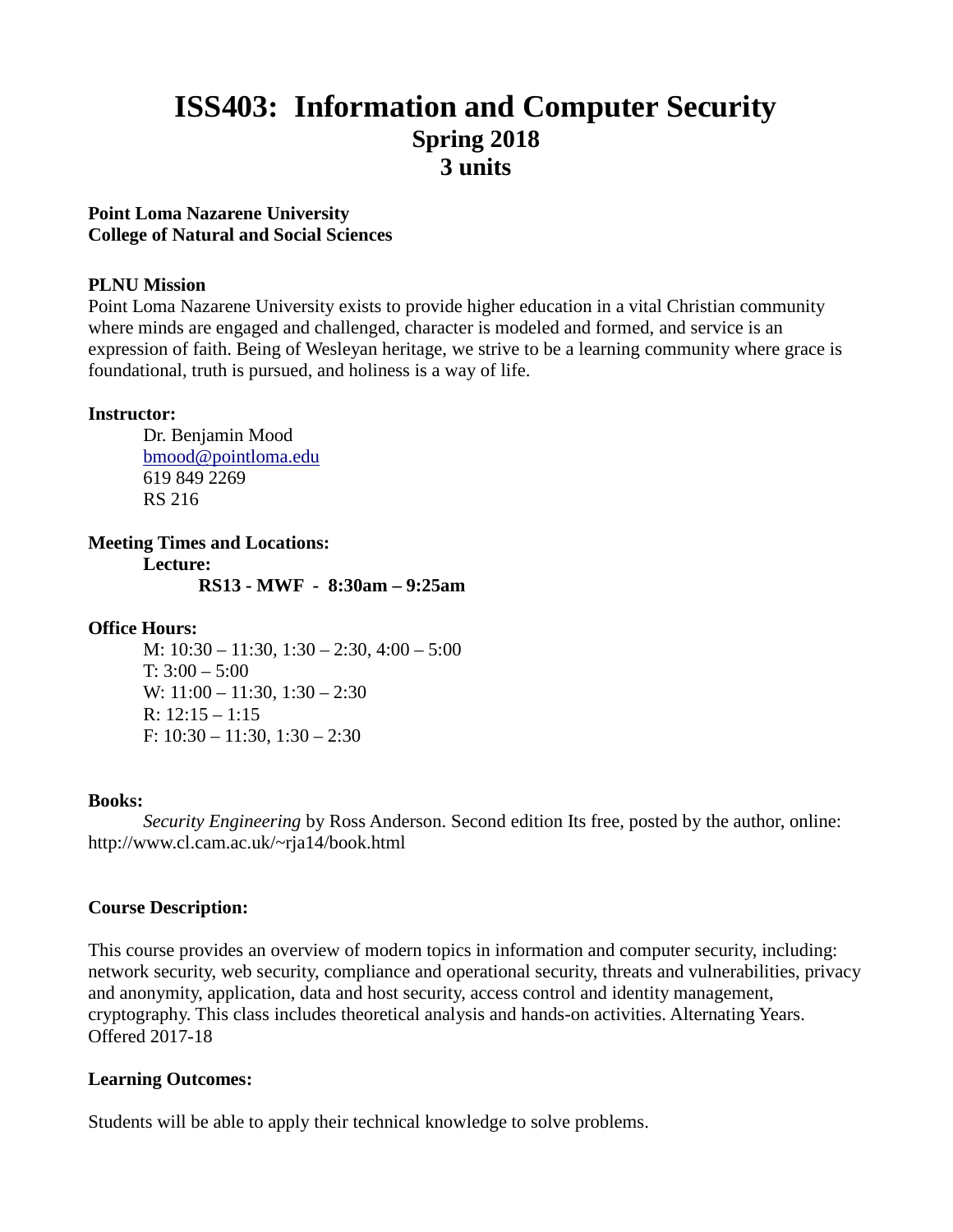Students will analyze the interaction between hardware and software.

Students will be able to gather relevant information, examine information and form a conclusion based on that information.

Students will be able to understand and create arguments supported by quantitative evidence, and they can clearly communicate those arguments in a variety of formats.

Students will be able to speak about their work with precision, clarity and organization.

Students will be able to write about their work with precision, clarity and organization.

#### **Department Mission:**

The Mathematical, Information, and Computer Sciences department at Point Loma Nazarene University is committed to maintaining a curriculum that provides its students with the tools to be productive, the passion to continue learning, and Christian perspectives to provide a basis for making sound value judgments.

#### **Additional Course Information:**

**Pre-class assignment:** On the first day of a given chapter is "due" on the schedule below, please turn in a paper in class with two paragraphs. For (1) answer, "what is the main idea of this chapter"? for (2), answer, "how does this affect my life?". Please read as much as necessary to answer these two questions. Late work will not be accepted.

**Lectures:** lectures will be mostly from the topics assigned, but may cover material slightly different than the book. This class will cover a wide variety of security topics; some you are familiar with and some you might not be familiar with.

**Missed Classes:** Work missed due to PLNU activities (i.e., sports teams, choirs, etc), should be turned in the next day the student is back. Missed Exams must be scheduled before the student leaves (exception is dire circumstances). It is the student's responsibility to inform the professor of when they will be gone. In-class work will be waived for excused events.

**Presentations:** Each student will prepare 3 write ups and presentations throughout the semester on different topics. These presentations will be graded on the following criteria: (1) did they cover the most important points about the topic or was something missing? (2) are the slides understandable / readable / etc.? (3) was the presenter able to answer they should be able to answer asked by the class? The topic and date list will be posted online. Each write up should be written by you and at least 500 words long; it is to be turned in on the day the presentation is made. It is suggested to use more than just the book in your research.

**Other assignments:** throughout the semester, other graded assignments will happen in class. They are placed into this category. Late homework will not be accepted.

**Exams:** Exams are comprehensive. The midterm covers all of what we have talked about so far and the final covers all material, with emphasis on the second half of the class. Students must inform the professor about missed exams before the exam. Missed exams must be scheduled before the exam.

**Final:** The final time is **Wednesday at 7:30am**. As per department policy, no one will be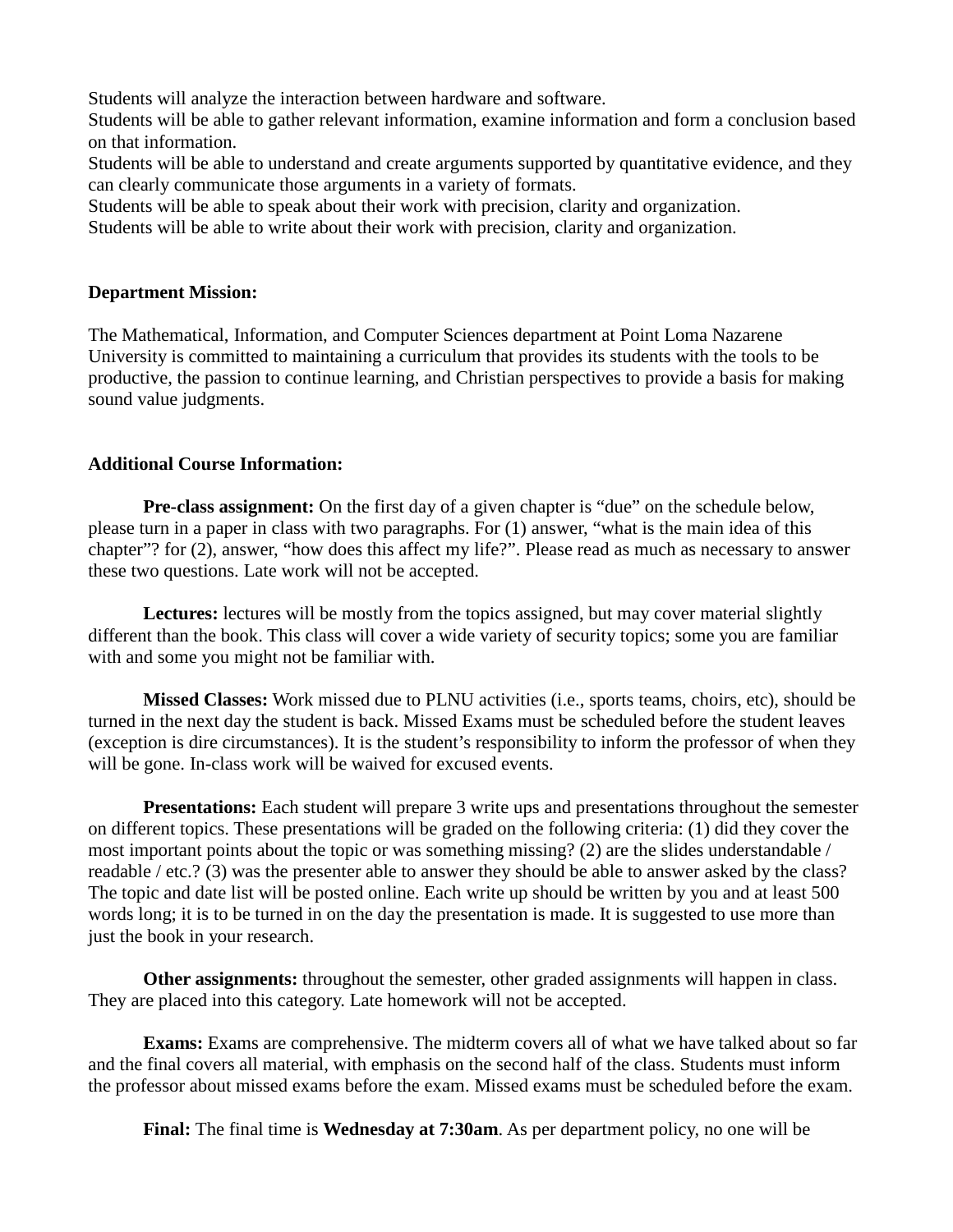allowed to take the final at an earlier or later time unless there is a university policy reason for it.

**Cell Phones & Laptops:** Please don't use them in class unless we are doing a demonstration or asked to use them. An occasional peek is OK, but ignoring what is going on in class is not.

**Be Courteous and Respectful. Be respectful to me. Be respectful of each other.** It is highly distracting to me to see someone doing something else while in my class. This includes things like listening to music during my lecture. Do not do work for any other class inside of this one. Students violating the above rules may be asked to leave class for the day and will receive a 0 for all in class work.

#### **Grading:**

| 10\% |
|------|
| 15%  |
| 15%  |
| 25%  |
| 35%  |
|      |

| Grading scale |       |
|---------------|-------|
| $93 - 100\%$  | A     |
| $90 - 92%$    | $A -$ |
| $87 - 89%$    | $B+$  |
| $83 - 86%$    | B     |
| $80 - 82%$    | B-    |
| $77 - 79%$    | $C+$  |
| $73 - 76%$    | C     |
| $70 - 72%$    | C-    |
| $67 - 69%$    | $D+$  |
| $63 - 67%$    | D     |
| $60 - 62%$    | D-    |
| $0 - 59%$     | F.    |
|               |       |

# **PLNU Policies**

#### **Attendance:**

Attendance is expected at each class session. In the event of an absence you are responsible for the material covered in class and the assignments given that day.

Regular and punctual attendance at all classes is considered essential to optimum academic achievement. If the student is absent from more than 10 percent of class meetings, the faculty member can file a written report which may result in de-enrollment. If the absences exceed 20 percent, the student may be de-enrolled without notice until the university drop date or, after that date, receive the appropriate grade for their work and participation. See

[http://catalog.pointloma.edu/content.php?catoid=24&navoid=1581#Class\\_Attendance](http://catalog.pointloma.edu/content.php?catoid=24&navoid=1581#Class_Attendance) in the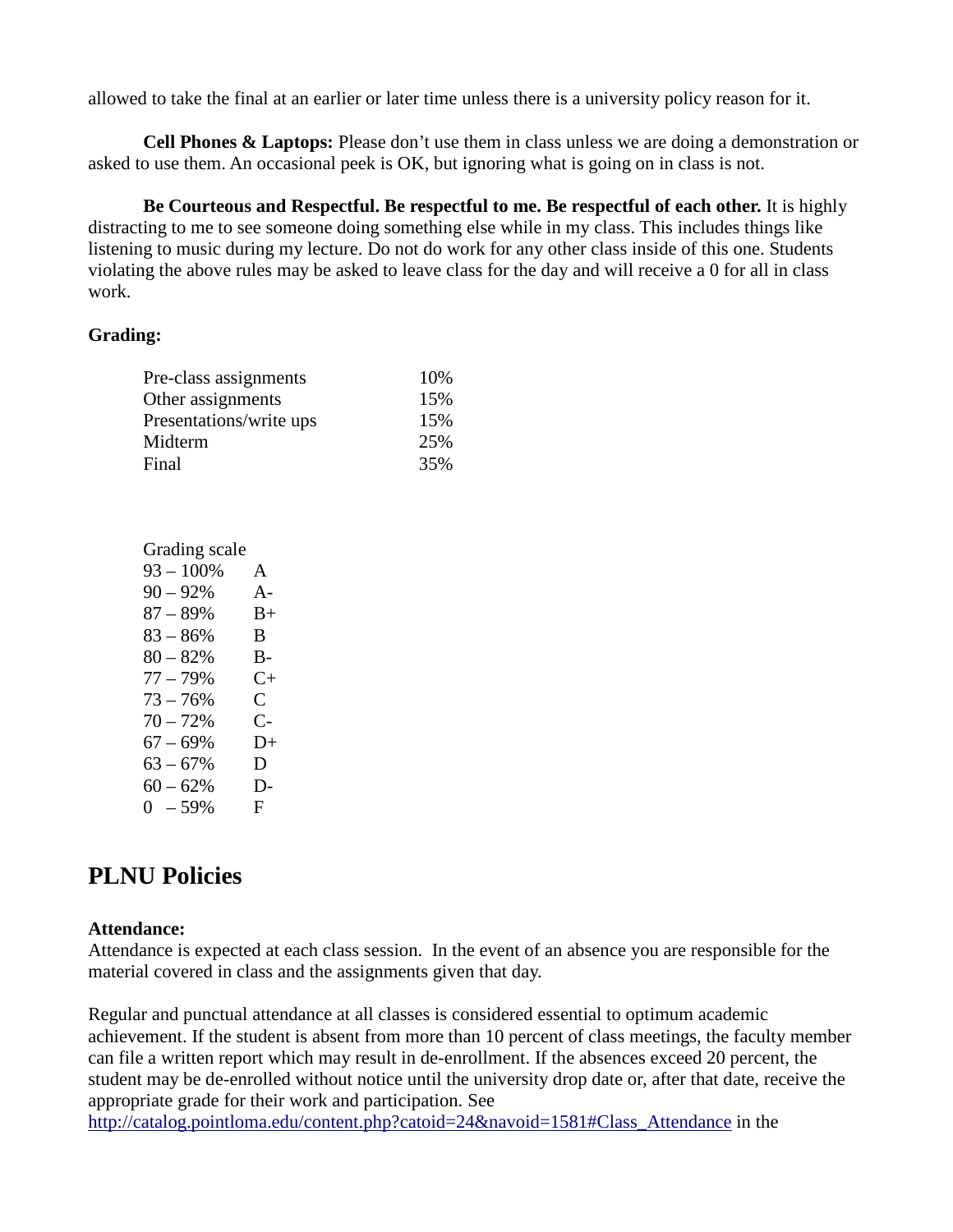Undergraduate Academic Catalog.

#### **Class Enrollment:**

It is the student's responsibility to maintain his/her class schedule. Should the need arise to drop this course (personal emergencies, poor performance, etc.), the student has the responsibility to follow through (provided the drop date meets the stated calendar deadline established by the university), not the instructor. Simply ceasing to attend this course or failing to follow through to arrange for a change of registration (drop/add) may easily result in a grade of F on the official transcript.

#### **Academic Accommodations:**

If you have a diagnosed disability, please contact PLNU's Disability Resource Center (DRC) within the first two weeks of class to demonstrate need and to register for accommodation by phone at 619-849- 2486 or by e-mail at [DRC@pointloma.edu.](mailto:DRC@pointloma.edu) See [Disability Resource Center](http://www.pointloma.edu/experience/offices/administrative-offices/academic-advising-office/disability-resource-center) for additional information. For more details see the PLNU catalog:

[http://catalog.pointloma.edu/content.php?catoid=24&navoid=1581#Academic\\_Accommodations](http://catalog.pointloma.edu/content.php?catoid=24&navoid=1581#Academic_Accommodations) 

Students with learning disabilities who may need accommodations should discuss options with the instructor during the first two weeks of class.

#### **Academic Honesty:**

Students should demonstrate academic honesty by doing original work and by giving appropriate credit to the ideas of others. Academic dishonesty is the act of presenting information, ideas, and/or concepts as one's own when in reality they are the results of another person's creativity and effort. A faculty member who believes a situation involving academic dishonesty has been detected may assign a failing grade for that assignment or examination, or, depending on the seriousness of the offense, for the course. Faculty should follow and students may appeal using the procedure in the university Catalog. See [http://catalog.pointloma.edu/content.php?catoid=24&navoid=1581#Academic\\_Honesty](http://catalog.pointloma.edu/content.php?catoid=24&navoid=1581#Academic_Honesty) for definitions of kinds of academic dishonesty and for further policy information.

# **Final Exam: May 2nd at 7:30am**

The final exam date and time is set by the university at the beginning of the semester and may not be changed by the instructor. This schedule can be found on the university website and in the course calendar. No requests for early examinations will be approved. Only in the case that a student is required to take three exams during the same day of finals week, is an instructor authorized to consider changing the exam date and time for that particular student.

# **Copyright Protected Materials:**

Point Loma Nazarene University, as a non-profit educational institution, is entitled by law to use materials protected by the US Copyright Act for classroom education. Any use of those materials outside the class may violate the law.

#### **Credit Hour:**

In the interest of providing sufficient time to accomplish the stated course learning outcomes, this class meets the PLNU credit hour policy for a 3-unit class delivered over 15 weeks. Specific details about how the class meets the credit hour requirements can be provided upon request.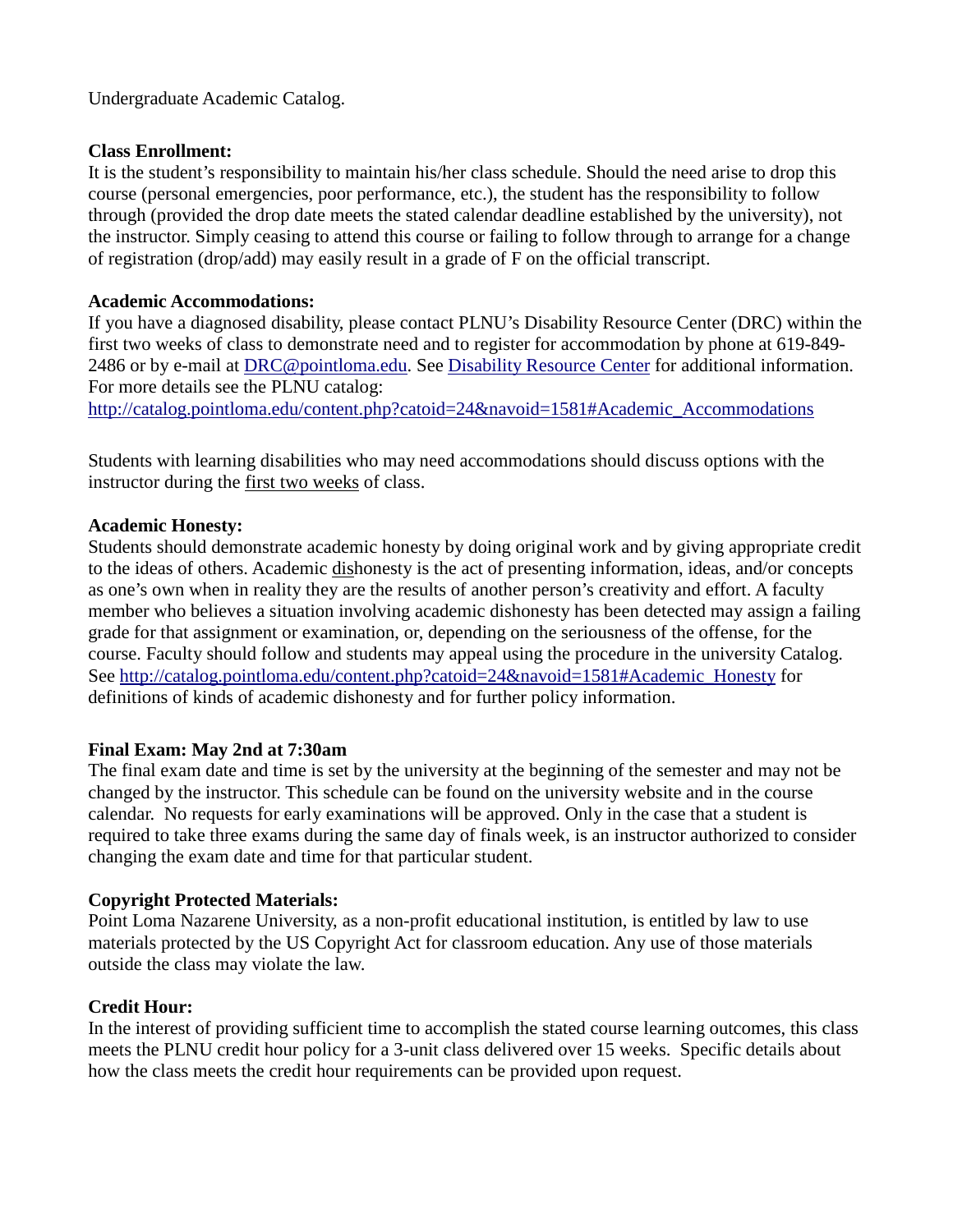# **Schedule**

| Monday                                                          | Tuesday                                 | Wednesday                                    | Thu                       | Friday                                          |
|-----------------------------------------------------------------|-----------------------------------------|----------------------------------------------|---------------------------|-------------------------------------------------|
| Jan: 8                                                          | 9:<br>Thinking of Chapter 1<br>security | 10:                                          | 11:                       | 12<br>Chapter 2                                 |
| 15 (no classes)                                                 | 16                                      | 17<br>Chapter 2                              | 18                        | 19<br>Chapter 3                                 |
| 22<br>Chapter 3<br>ACT: creating and<br>analyzing a<br>protocol | 23                                      | 24<br>Chapter 3                              | 25                        | 26<br>Chapter 4                                 |
| 29<br>Chapter 4                                                 | 30                                      | 31<br>Chapter 5<br>ACT: substitution ciphers | Feb 1                     | $\overline{2}$<br>Chapter 5                     |
| 5<br>Chapter 5                                                  | 6                                       | 7<br>Chapter 8                               | 8                         | 9<br>Chapter 8<br>ACT: read up vs write<br>down |
| 12<br>Chapter 10                                                | 13                                      | 14<br>Chapter 10                             | 15                        | 16<br>Chapter 26<br><b>ACT:</b> Pen testing     |
| 19 NDSS                                                         | 20                                      | 21 NDSS                                      | 22                        | 23 Chapter 26                                   |
| 26 Chapter 11                                                   | 27                                      | 28 Chapter 11                                | 1                         | 2 Midterm                                       |
| 5 (spring break)                                                | 6                                       | $\overline{7}$                               | 8                         | 9 (spring break)                                |
| 12 Chapter 12                                                   | 13                                      | 14 Chapter 12<br>ACT: differential privacy   | 15                        | 16 Chapter 13                                   |
| 19 Chapter 14                                                   | 20                                      | 21 Chapter 15                                | 22                        | 23<br><b>KALI</b> hacking                       |
| 26 KALI hacking                                                 | 27                                      | 28 KALI hacking                              | 29 Easter<br><b>Break</b> | <b>30 Easter Break</b>                          |